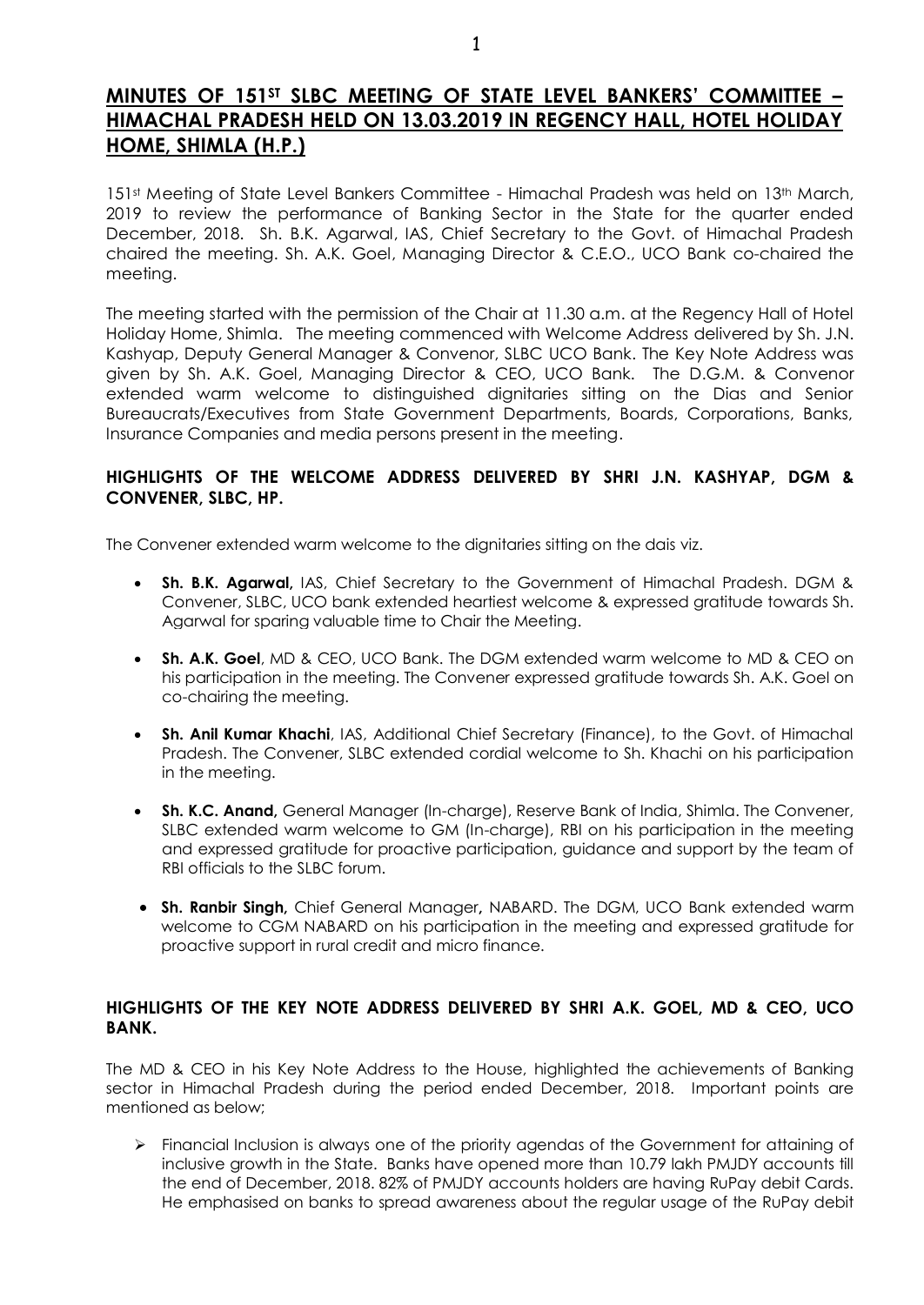Cards to keep the same in active Status so that the beneficiary becomes eligible for accidental insurance under the Scheme. Mr. Goel apprised the house that the PMJDY campaign has been further extended with the change in focus of opening of accounts from "every household" to "every adult". More than 90% of the PMJDY accounts have been linked with the Aadhaar number upto the quarter ended December, 2018.

- $\triangleright$  Speaking on the coverage under Social security schemes under Jan Dhan Yojana as of 31st December, 2018, MD & CEO briefed that banks have enrolled 12.59 lakh account holders under **Pradhan Mantri Suraksha Bima Yojana (PMSBY)** and 3.38 Lakh account holders have been enrolled under **Pradhan Mantri Jeevan Jyoti Bima Yojana (PMJJBY)**. The MD & CEO emphasised on Banks for increasing enrolments under the Micro Insurance Scheme by awareness campaign in a camp mode.
- In Atal Pension Yojana (APY), numbers of subscriptions have crossed 91 thousand with Banks and Department of Posts collectively. But still the pace of enrolments under the scheme is rather slow. Sh. Goel informed that PFRDA is continuously taking various initiatives for promoting APY.
- $\triangleright$  The Banking Business performance highlighted by MD & CEO, UCO Bank and important points mentioned as below;
	- Total Banking Business has crossed Rs. 1.65 lakh Crores as of 31.12.2018.
	- Deposits have grown at Y-o-Y rate of 16.16% and Total Public Deposits have crossed Rs. 1.16 lakh Crores as of 31.12.2018
	- Advances have grown at Y-o-Y growth rate of 33.04% and crossed Rs. 49408 Crores.
- Overall Credit Deposit Ratio (CDR) has increased and presently, the overall CDR for the State stood at 44.64%. In terms of District-wise CDR, the average CDR is 34.93% as of December, 2018 and seven Districts viz. Chamba, Bilaspur, Hamirpur, Kangra, Lahaul & Spiti, Mandi & Una have CDR below 40% which is matter of serious concern. The MD & CEO emphasised on LDMs to review the Credit deposit ratio in a small committee of DLCC and formulate strategies for phased growth in CDR.
- Annual achievements under Annual Credit Plan (ACP) 2018-19 for period ended December 2018 recorded at 93%. The overall performance is quite satisfactory. Sh. Goel further emphasised on banks for paying attention for credit expansion in the Agriculture sector and other segments of Priority Sector Advances in the current financial Year 2018-19.
- $\triangleright$  On the banking outreach as of December 2018, the Co- Chairman informed that Banks are extending Banking services in the State through total Branch network of 2178 branches, 2030 ATMs and 1325 active Business Correspondent agents (BCAs). The MD & CEO emphasised on improving the ATM to Branch ratio in Cooperative sector in the State. Sh. Goel remarked that DFS has directed Banks to ensure availability of banking Services within a radius of 5 kms and therefore banks have to reinforce their BCA model to make it more effective in extending services in the area where the Brick & Mortar Branch is not feasible to open.
- $\triangleright$  The growing NPA is a big issue before the House. The MD & CEO informed the house that at present NPA ratio is growing and reached to 5.78% in the State. In terms of financial outlay, total NPAs have grown to Rs. 2701.05 Crores. The situation warrant vigorous follow-up and strengthening of Recovery efforts to curb down the stressed assets with banks.

Mr. Goel, MD & CEO, UCO Bank concluded the Key Note Address expressing gratitude to all the participants for sparing their valuable time. He extended best wishes for fruitful & conclusive deliberations on all agenda issues for the meeting.

#### **HIGHLIGHTS OF THE ADDRESS DELIVERED BY SHRI K.C. ANAND, GM (In-charge), RBI.**

Sh. K.C. Anand, GM (In-charge), RBI in his remarks discussed the key areas which need special focus of the member banks. He opined that overall performance under Government-sponsored schemes is not up to the mark and it needs to be reviewed periodically by Controlling Heads of the member banks. He further illuminated that special attention should be paid towards effective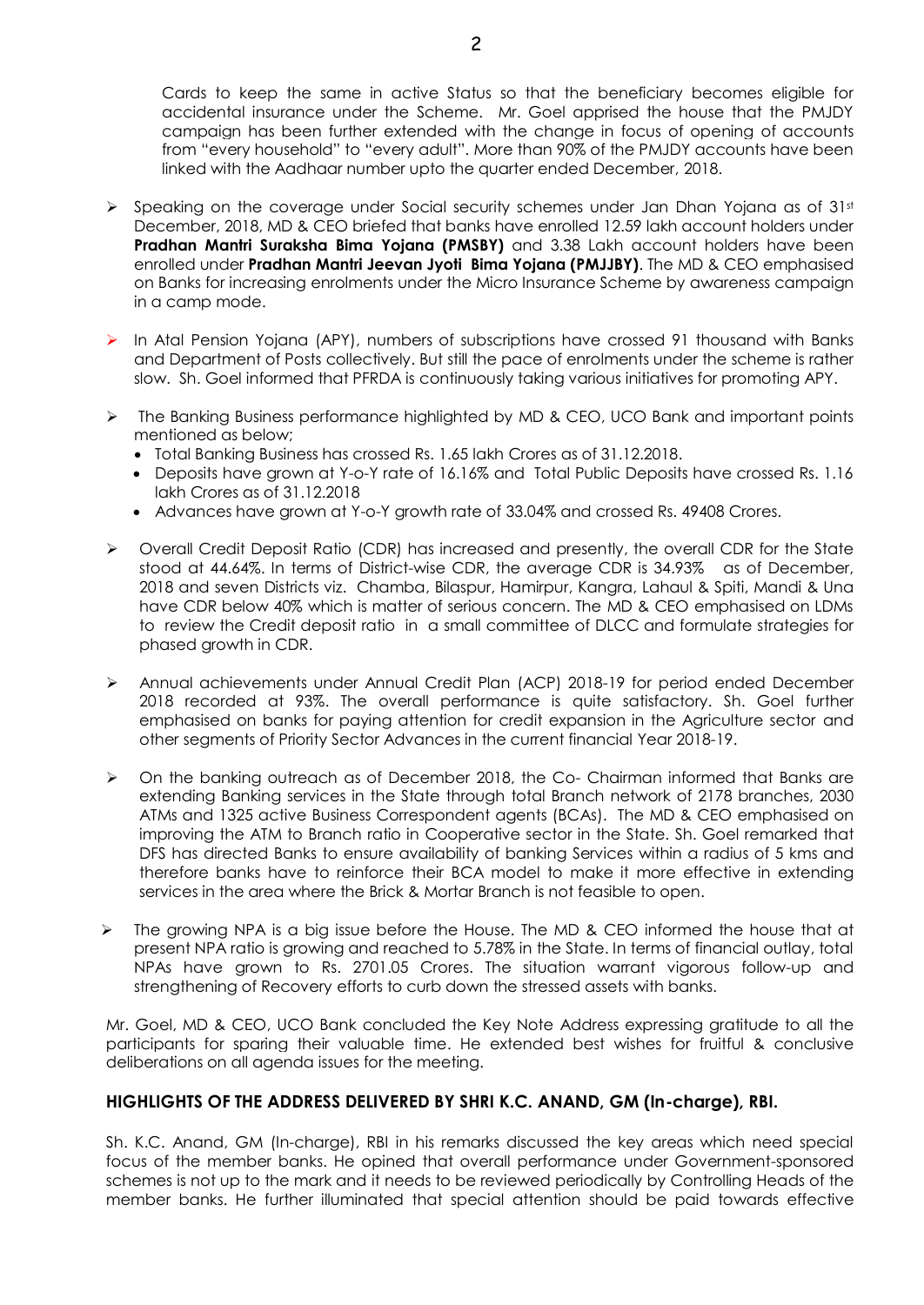implementation of Lead Bank Scheme. Banks should primarily strive to achieve the targets allotted under Annual Credit Plan and Govt- sponsored schemes for inclusive economic development and growth of the State. He also advised the LDMs to monitor the progress made by the respective banks in their districts and ensure better performance in the coming times.

The first meeting of Steering Committee was held recently and the agenda of 151<sup>st</sup> SLBC meeting was discussed. He advised that important recommendations and Action Taken Report of the Steering Committee should be placed in SLBC meeting.

Mr. Anand, GM (In-charge), RBI shared major economic and financial developments with the House. As per data presented in the Annual Survey of Industries, Himachal Pradesh was placed second in the North Zone, with regard to principal industrial parameters, namely, increase in number of factories and workers, growth in fixed capital, invested capital and net value added between the period 2004-05 and 2016-17.

He apprised the House of the findings of the Central Electrical Authority, wherein, difference between the energy requirement and energy available in Himachal Pradesh was highlighted which is around 3% as compared to national value of 0.56%. He suggested that the State Government should pay attention to this energy deficit in the state and take appropriate actions.

The GM (In-charge) urged Sh. B.K. Agarwal, Chief Secretary to impress upon the DCs to give due importance to DCC meetings held at district level quarterly. He brought to the notice of the House that the level of participation by DCs in the DCC meetings held quarterly is quite poor. He requested the State Govt. Authorities to look into the matter so that the progress at the district level improves. To improve the performance further, he suggested that MLAs/MPs should be invited to DLRC meetings.

Sh K.C.Anand, GM (In-charge), RBI concluded his address by advising the member banks to reduce the downtime of ATMs and ensure cash availability to avoid penal action in the future. He urged the Banks to carry on the good work and ensure achievement of targets under ACP.

#### **Discussion on Agenda Items:**

Sh.P.K.Sharma, AGM Incharge, SLBC informed the House that agenda papers have been placed before the participants and the point-wise agenda issues are being taken up for deliberations through Power Point presentation. The proceedings of the meeting placed hereunder for record and further necessary action by stakeholders.

#### **AGENDA ITEM NO.-1**

# **CONFIRMATION OF MINUTES OF THE LAST SLBC MEETING HELD ON 27.12.2018**

Since, no comments received from any quarter, the minutes of the 150<sup>th</sup> quarterly review meeting for quarter ended September, 2018 stands confirmed and adopted.

#### **Action Taken Report in respect to 150th SLBC meeting:**

| S. No.           | <b>Action Suggested</b>                     | <b>Action Taken</b>                     |
|------------------|---------------------------------------------|-----------------------------------------|
| 1.1              | <b>Issuance of RuPay Card under PMJDY</b>   | Issue percentage of SBI increased       |
|                  | Low percentage in issuing of RuPay card     | from 53.42% to 87.02%. Coop. Sector     |
|                  | under PMJDY by SBI and Coop. Sector Banks   | Banks have shown slight improvement     |
|                  |                                             | from 12.77% to 14%.                     |
| 1.2 <sup>°</sup> | <b>FLC Camps</b>                            | During Sept quarter, 1589 camps were    |
|                  | Banks not conducting FLC camps as per RBI   | conducted which increased to 2695       |
|                  | guidelines.                                 | camps in December quarter.              |
| 1.3              | Mid-Term Review of ACP 2018-19              | LDMs submitted revised targets          |
|                  | ACP was revised on account of insistence by | without increasing the overall outlay.  |
|                  | <b>HP Gramin Bank</b>                       | As per RBI suggestion given in Steering |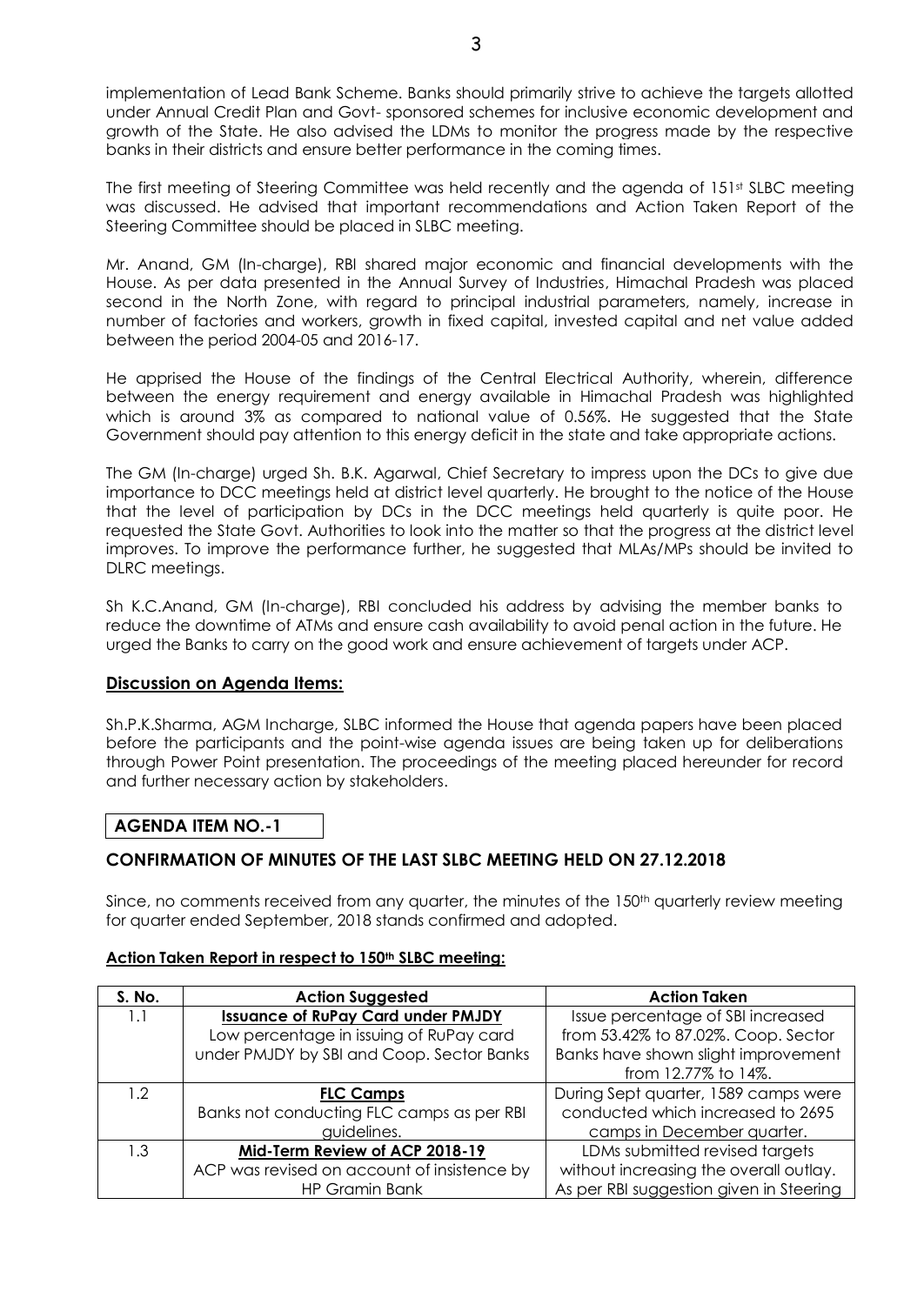|     |                                                 | Committee Meeting, Convener Bank<br>realigned the targets among the<br>Banks according to their proportional<br>achievements resulting in realistic<br>reduction in ACP target of HPGB. |
|-----|-------------------------------------------------|-----------------------------------------------------------------------------------------------------------------------------------------------------------------------------------------|
| 1.4 | <b>Constitution of Steering Committee</b>       | Steering Committee formed on                                                                                                                                                            |
|     | To finalize compact agenda for SLBC, RBI        | 07.01.2019 wherein Director                                                                                                                                                             |
|     | directed to constitute Steering Committee as    | Institutional Finance,                                                                                                                                                                  |
|     | per Lead Bank Scheme                            | RBI, NABARD and 4 major banks were                                                                                                                                                      |
|     |                                                 | incorporated as members. First                                                                                                                                                          |
|     |                                                 | Steering Committee was convened                                                                                                                                                         |
|     |                                                 | on 28.02.2019.                                                                                                                                                                          |
| 1.5 | <b>Conducting of CD Ratio Committee Meeting</b> | Meeting of sub-committee of CD ratio                                                                                                                                                    |
|     | Issue of non-conduct of Sub-committee           | convened on 28.02.2019 under                                                                                                                                                            |
|     | meeting of CD ratio was raised by RBI           | Chairmanship of Special Secretary,                                                                                                                                                      |
|     |                                                 | Finance, Govt. of H.P. Meeting was                                                                                                                                                      |
|     |                                                 | attended by majority of members                                                                                                                                                         |
|     |                                                 | except representatives from Industry,                                                                                                                                                   |
|     |                                                 | Agriculture, Horticulture and Rural                                                                                                                                                     |
|     |                                                 | Development departments.                                                                                                                                                                |
| 1.6 | Demand of collateral under NULM cases by        | Andhra Bank, ZO Chandigarh vide                                                                                                                                                         |
|     | <b>Andhra Bank</b>                              | their email dated 05.03.2019 clarified                                                                                                                                                  |
|     | State Mission Manager, NULM, raised the         | that their Bank strictly follows RBI                                                                                                                                                    |
|     | issue of collateral being demanded for NULM     | guidelines and have rejected the                                                                                                                                                        |
|     | cases by Andhra Bank, Kullu.                    | cases based on merit. Sh. B.K.                                                                                                                                                          |
|     |                                                 | Agarwal, Chief Secretary, Govt. of                                                                                                                                                      |
|     |                                                 | H.P. instructed Andhra Bank to render                                                                                                                                                   |
|     |                                                 | clarification for rejection of cases to                                                                                                                                                 |
|     |                                                 | RBI which is to be further reported to                                                                                                                                                  |
|     |                                                 | his office.                                                                                                                                                                             |

# **AGENDA ITEM NO. 2**

# **FINANCIAL INCLUSION CAMPAIGN IN HIMACHAL PRADESH- REVIEW FOR DECEMBER, 2018.**

# **Agenda 2.1: Progress under Pradhan Mantri Jan Dhan Yojana (PMJDY)**

The Agenda deliberations initiated with achievements under Pradhan Mantri Jan Dhan Yojana (PMJDY) in Himachal Pradesh. The highlights under PMJDY and other financial Inclusion initiatives in the State mentioned as below:

- Banks have total 10.79 lakh PMJDY accounts as of December, 2018.
- Banks have issued nearly 8.85 lakh RuPay Debit Cards to the PMJDY account holders and thus covered more than 82% of Total PMJDY Account holders.

In this regard following Issues came up for deliberations in the House:

a) Mr. B.K. Agarwal, Chief Secretary, Govt. of H.P. advised that banks should classify PMJDY accounts as minor and major and the same must be reported to SLBC, which will enable in ascertaining that how many adults have been covered by this scheme (as 2<sup>nd</sup> phase of PMJDY is initiated predominately with focus on coverage of adults).

b) The issue of activation and usage of RuPay Debit Cards was deliberated and the MD & CEO of the Convenor Bank urged the controlling Heads of member banks to pay focused attention for sensitization of accountholders through the financial literacy and awareness campaign. Also, it was discussed that Banks will report the volume of transactions done using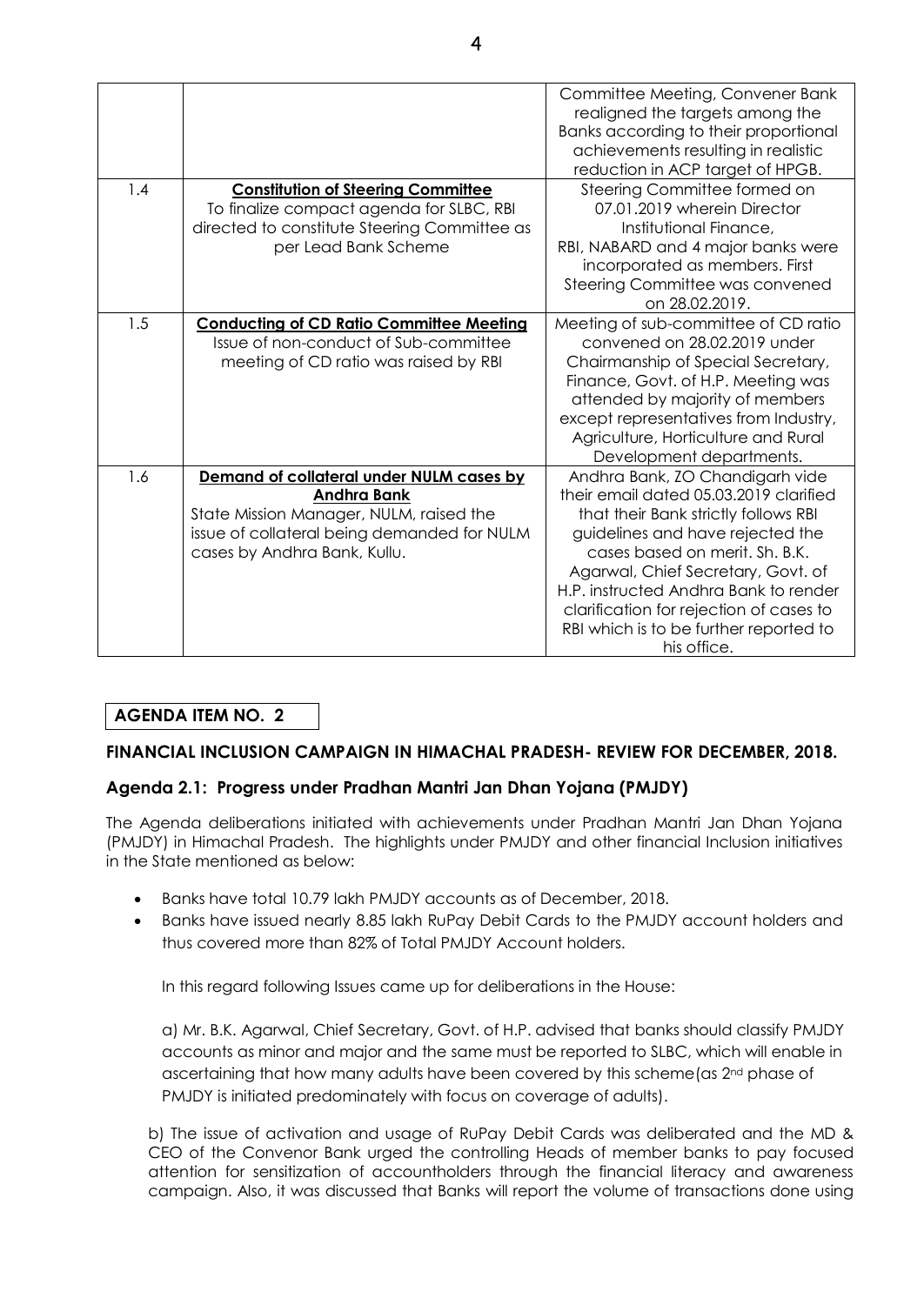ATM cards. This will help in calculating the average number of transactions per ATM card. Sh. B.K. Agarwal suggested that bifurcated position in respect to number of active/inactive RuPay Debit Cards must be reported, so that strategy can be drawn to activate the inactive cards.

#### (**Action: All Member Banks)**

c) Issue of sanctioning of overdraft facility under PMJDY was also deliberated. Sh. A.K. Goel, MD & CEO of Convenor Bank informed the house that DFS is paying special thrust on sanctioning of OD under PMJDY. He urged member banks to sanction overdraft facility to all the eligible account holders under PMJDY. He further advised the Convenor Bank to report number of PMJDY accounts having OD facility so that action plan can be drawn to cover all eligible PMJDY account holders under OD facility.

# (**Action: All Member Banks/Convenor Bank)**

d) Issuance of RuPay Debit Cards by Cooperative Sector banks. In Co-op sector Banks. RuPay Card issuance under PMJDY is as low as 13%. In the course of deliberations, DGM, HP State Cooperative Bank informed the House that they were facing technical issues related to EMV chips. Now the issue has been resolved and there will be improvement in issuance of Debit cards and by 31st March, 2019 upto 50% account holders will be provided with Debit cards.

## **(Action: Coop. Sector Banks)**

 Aadhaar seeding in PMJDY crossed 90% and House expressed satisfaction in Aadhaar linkages of Bank account under PMJDY scheme.

# **Agenda Item No. 2.2: Social Security Schemes: (PMSBY/PMJJBY/APY)**

The performance of Banks under Social Security Insurance schemes viz. PMSBY and PMJJBY placed before the House. Banks have enrolled total 12.59 lakh under PMSBY and 3.38 Lakh account holders under PMJJBY up to end of December, 2018.

## **Insurance Claims settlement under Micro Insurance Schemes i.e. PMSBY & PMJJBY.**

**Pradhan Mantri Suraksha Bima Yojana (PMSBY):** Banks have enrolled nearly 12.59 lakh account holders under the Scheme. Under the Scheme, 451 account holders have benefitted with receipt of insurance claim to the nominees.

**Pradhan Mantri Jeevan Jyoti Bima Yojana (PMJJBY):** Banks have enrolled more than 3.38 lakh account holders under this Annual life insurance scheme and nearly 884 beneficiaries have been paid insurance Claim under the Scheme as of 21.02.2019 .

**Issue;** Delay in settlement of Insurance claims, 76 cases have been pending for more than 2 months under PMSBY scheme. Also, 31 cases have been pending under PMJJBY scheme for more than two months. Beneficiaries enrolled under both the above mentioned Micro Insurance schemes belong to low income groups and Banks need to ensure that necessary paper formalities are completed without any hassle and Insurance Companies to ensure that claims should not remain pending beyond two months.

#### **(Action: Member Banks / LIC/ Oriental insurance Co.)**

Atal Pension Yojana (APY): Progress under APY is slow as Banks and Department of Posts have enrolled only around 92 thousand account holders under the Scheme till the end of December, 2018. House requested member banks to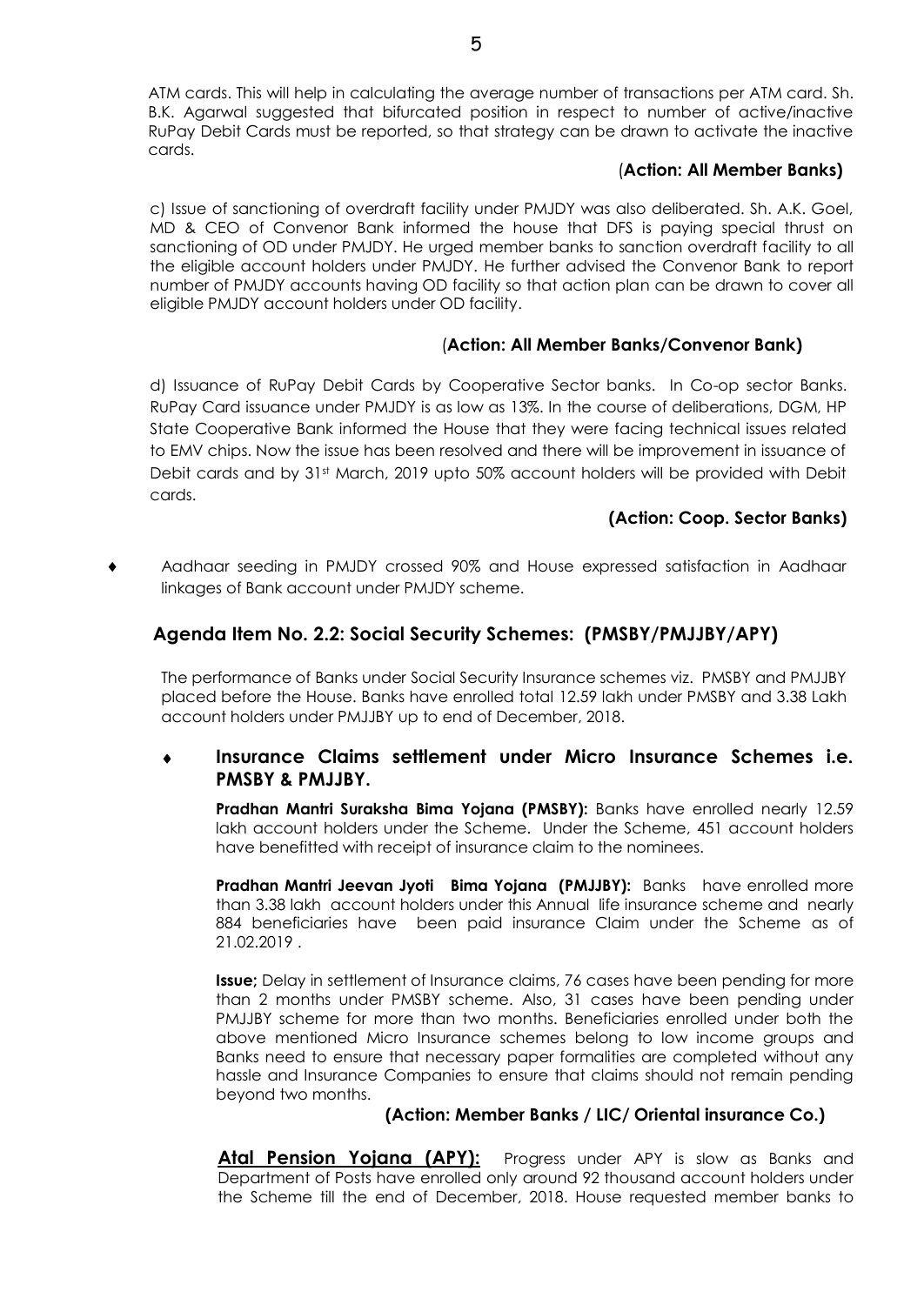cover the eligible account holders in a camp mode. In the course of deliberation, participants have suggested for modification in the provision of the scheme like increasing the quantum of fixed pension amount under the Scheme which at present is restricted to Rs.5000/, extended the cut-off age beyond 40 years.

All member Banks were requested for organizing awareness camps in coordination with State Government departments for coverage of workers in unorganized sectors. Private sector banks were advised to show better performance under Govt. schemes.

## **(Action: All Member Banks In HP / Department of Post in H.P./ Rural Dev. Deptt./Social Justice & Empowerment)**

# **Agenda item No- 2.3: Financial literacy campaign in Himachal Pradesh**

Progress in financial literacy campaign held by Banks during the quarter ended December, 2018, placed before the House. RRBs/ Cooperative Banks have conducted 132 special camps in the State during the December, 2018 quarter for newly inducted people. In addition, 51 FL Camps were organized for Target groups covering farmers, SHGs, students, etc. Also, 126 special camps were organized for newly inducted people and 244 target group specific camps were organized by PSBs in the quarter ended December, 2018.

Apart from FLCs, Bank Branches in rural areas have organized financial literacy camps in their Service areas and total 2695 camps have been organized in the quarter ended December, 2018. All rural banks are not regularly holding the FL camps as per RBI guidelines. General Manager RBI, urged the member banks to hold FLCs regularly and ensure that at least one FLC is organized by each rural branch once in a month.

It was pointed out in the house that few member Banks like Andhra Bank, United Bank of India, etc has held no FLC in the quarter ended December, 2018. These member Banks were instructed to pay special attention on conducting FLCs on regular basis. Also, majority of banks are not holding FLC camps as per guidelines issued by RBI. SH. B.K. Agarwal, Chief Secretary took serious cognizance of the matter and called for explanation from the erring banks.

# **(Action: All Member Banks/ SLBC Convener)**

# **2.4. Business Correspondent Agents ( BCAs) – Bank Mitras**:

As of 31.12.2018, banks have deployed total 1325 active Bank Mitras in Himachal Pradesh. The cooperative sector banks have not deployed any BCA due to some policy hurdles.

# **(Action: HPSCB, KCCB, JCCB, NABARD)**

The convener informed the House that as per directions from DFS, Banks may select Fair Price Shop dealers, Fertilizer Vendors and SHGs members as Business Correspondent Agents (BCAs). All member banks were requested to take a call on engaging the BCAs from the above referred categories. As per directions from DFS, LDMs are requested to take up the issue in the DLRC meeting.

#### **(Action: All LDMs in Himachal Pradesh)**

The GM (In-charge), RBI informed the House that increasing number of Inoperative/ inactive BCAs is a matter of serious concern. The GM, RBI pointed out that majority of existing BCA deployed by major Banks are defunct and defunct BCAs should be immediately replaced. He emphasized upon banks to ensure that banks should release atleast the minimum prescribed remuneration to BCAs in time and provide them the proper hand holding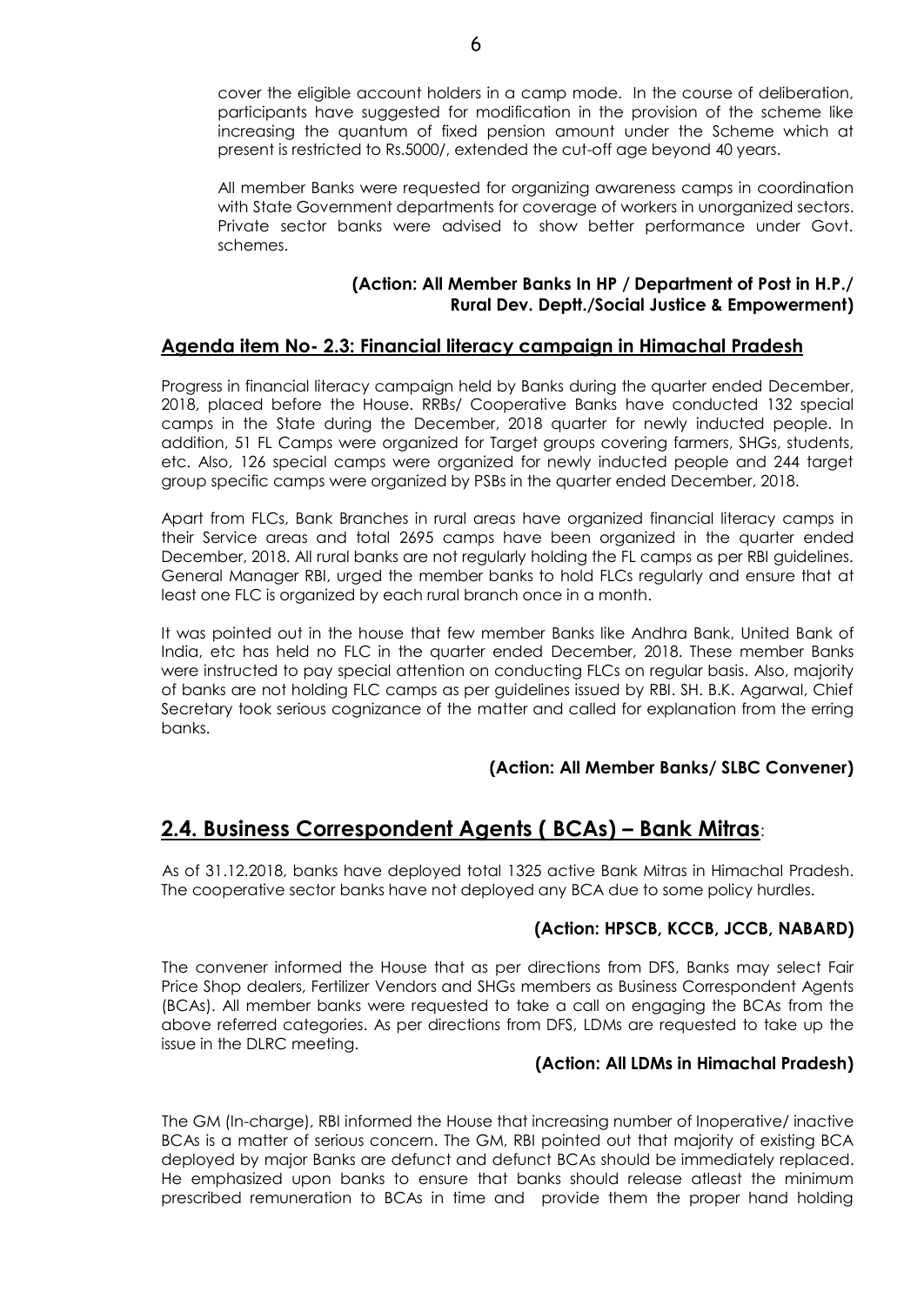supports in resolving of technical issues faced by them in their day to day operations so as to make BCA model more effective and viable.

GM, RBI informed the house that as per RBI guidelines, there is no specific limit prescribed for minimum transactions per day but it is quite disappointing that transactions carried out by the BCAs of major Banks like PNB & UCO is far below than satisfactory. Mr. B.K. Agarwal, Chief Secretary, to the Govt. of H.P. advised these banks to ensure improvement in performance.

The Convener bank supplemented that in far flung areas, instead of each SSA being mapped by a dedicated BCA, he/she may be assigned to serve nearby SSAs as well, making it more economically viable. The House emphasized to engage the IBA-certified BCAs with additional job of mobilizing credit proposals and recovery of Bank dues.

#### **(Action: All Member Banks in HP)**

In order to effectively monitor BCAs performance, Mr. B.K. Agarwal advised that bank-wise reporting of average number of transactions and average amount of transactions per day per BC should be done. He also suggested that Banks should hold regular meetings with BCs to analyze the issues. Micro ATMs and POS machines should be provided to Bank Mitras.

## **(Action: All Member Banks in HP)**

# **2.5: Pradhan Mantri Mudra Yojana ( PMMY)**

The progress under PMMY placed before the House. Banks have financed more than 146296 Micro & Small Entrepreneurs under the scheme with amount outstanding of Rs. 2330.96 Crores as of 31.12.2018.

The number of MUDRA Cards issued by banks are just 56244 as of 31.12.2018 and there is a need to issue Mudra Cards to the more loanees to have them the option of hassle free credit availment up to certain limit of the total credit limit extended under the scheme. All member banks requested to pay focused attention for issuance of MUDRA Cards.

The option of convergence of MUDRA loan with The DAY NULM scheme (poverty alleviation Programme for Urban poor) up to the maximum of Rs 2.00 lakh is available to banks and they should lodge claim for interest subsidy in eligible Mudra loans sanctioned by Banks under PMMY with the Urban Development Department to extend benefit of concessional rate of interest to MUDRA loanees. The convener urged the Member banks to issue necessary instructions to their branches in this regard.

#### **(Action: All Member Banks in HP)**

**2.6: StandUP India Scheme ( SUIS):** The latest progress under the scheme placed before the House. Banks have sanctioned Rs. 21.68 Crores to 94 new entrepreneurs up to quarter ended December 2018 in this financial year. Since inception total 596 women and 293 SC/ST new entrepreneurs have been financed by banks under the Scheme.

The Convenor requested member banks to update the latest status on the proposals received by Bank "On-line" on the Standup India portal on regular basis.

The House observed that Public Sector banks have major contribution of about 92% in financing the eligible beneficiaries under the Scheme and there is negligible contribution from Private Sector banks. House impressed on Private Sector Banks to ensure their active participation in financing the new entrepreneurs under the scheme. Cooperative Banks do not participate in loaning under the scheme as CGTMSE cover is not applicable to them.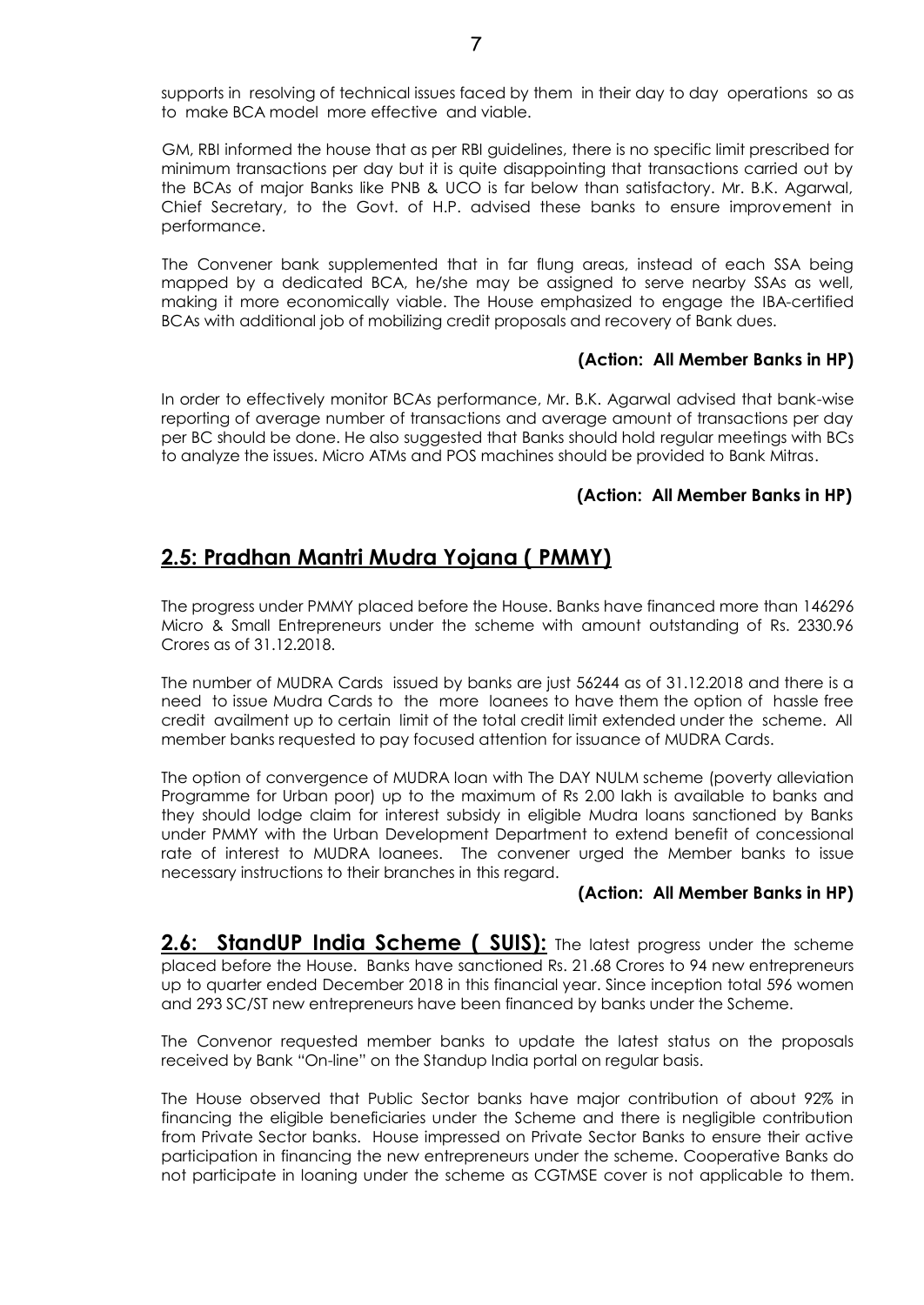DGM, HPSCB requested the State Govt. to take up the matter on the appropriate platform to bring them under the fold of CGTMSE so they can also lend under the scheme.

#### **(Action: All Member Banks in HP)**

## **AGENDA ITEM NO -6**

# **Agenda item No-6: Review of Performance under major centrally sponsored Scheme for the quarter ended December, 2018.**

The progress under credit linked Government sponsored programmes / Schemes like NRLM, NULM, PMEGP, DEDS etc up to quarter ended December, 2018 reviewed by the House. In the scheme-wise review by the House, the important points mentioned as below;

#### **Agenda 6.2: National Rural Livelihood Mission (NRLM) Scheme:**

Progress under the scheme reviewed in a Sub-Committee Meeting held on 02.03.2019 under the chairmanship of Deputy CEO, HPSRLM and attended by Member Banks and Implementing agency HPSRLM.

- As per **latest progress** available on NRLM Bank linkages Portal, banks have disbursements of **Rs. 35.30 Crores to 3117 SHGs** up to 02.03.2019. Banks have to pay attention to achieve the annual target of Rs.60 Crores in the remaining quarters.
- Banks have **512 pending cases** as per position emerged in review meeting. (Bankwise list at page-41). Controlling Head of member banks to instruct their branches to adhere to time norms for disposal of sponsored cases and inform disposal of sponsored cases to sponsoring Agencies (BDO office in each block).
- **Mapping of Loan accounts under NRLM** for interest subvention payment: There are nearly 6440 cases wherein mapping is pending. Banks have been directed to use correct Product Code to Credit linked SHGs to mitigate the gap in mapping. HPSRLM will be providing the list of pending cases to Convener Bank for reconciliation purpose with concerned banks.

The proceedings of the sub-committee meeting held on 02.03.2019 placed before the house.

Member Banks informed the House that interest subvention has not been released by the agency.

 Mr. Agarwal advised all the member banks to submit the list of cases in which interest subvention has not yet been received so that the matter can be taken up with concerned authority. Also, Controlling Heads of member banks are advised to again circulate the scheme guidelines highlighting specific points to their branches and confirm the same to SLBC.

# **(Action: All member Banks, LDMs, SLBC Convenor/HPSRLM)**

During the meeting, it was discussed that as per Stamp Act, stamp duty has been waived for inter-se agreement, not for loan documents.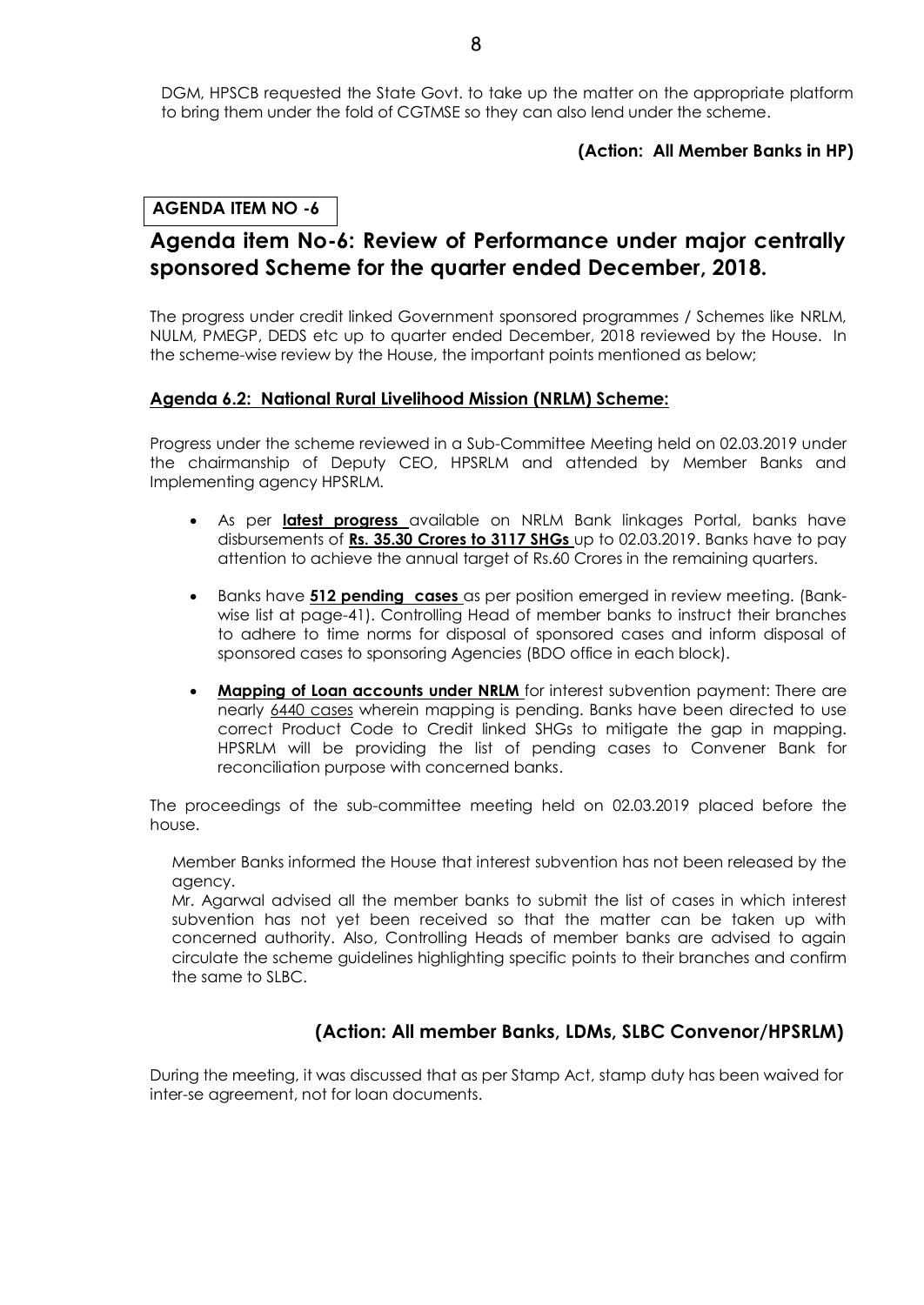### **Agenda 6.3: National Urban Livelihood Mission (NULM):**

**Progress under the scheme reviewed in a Sub- Committee Meeting held on 02nd March 2019 under the Chairmanship of State Mission Officer, Urban Development Department, H.P. and attended by State Mission Officials from NULM and Member Banks.** 

#### **HIGHLIGHTS:**

- **As per latest progress as of 31st January 2019**, banks have disbursements of **Rs.432.26 lakh to 194 individual beneficiaries, 1 Group and 96 SHGs**. Banks have converged 187 loan beneficiaries from Mudra scheme to provide benefit of interest subsidy.
- Banks have **108 pending cases** as per position emerged in review meeting. (Bankwise position placed before member banks in the House and Controlling Head of member banks have been requested to instruct their branches to adhere to time norms for disposal of sponsored cases and inform disposal of sponsored cases to sponsoring Agencies(ULBs).
- **Centralized processing of Interest subvention:** Ministry of Housing and Urban Affairs, Govt. of India has signed **MOU with Allahabad Bank** for centralized processing of interest subvention through web portal. All member Banks are requested to ensure that proper product code should be allotted for the Loan cases sanctioned under DAY NULM.

The proceedings of the subcommittee meeting held on 02.03.2019 placed before the house.

Representative from Urban Development department informed the house that some banks are asking for project proposals from SHG for bank linkages, which otherwise is not required. He urged the Member Banks to take note of the same.

Mr. B.K. Agarwal advised Controlling Heads of Member Banks to give clear cut instructions to their branches regarding proper implementation of NULM & NRLM scheme. He told the house that cases has to be sanctioned within 15 days but banks are not complying to the instructions which is a matter of serious concern. He further narrated that some banks are demanding for KYC of each member of the group which is again against the RBI guidelines. Honorable Chief Secretary advised the Member Banks to adhere to the guidelines of the scheme.

# **(Action: All Member Banks/ NULM –UD Deptt.)**

As discussed in 150th SLBC meeting that Andhra Bank Kullu is demanding for Collateral security against the sanctioning of loan under NULM, the issue was again raised by the NULM Department in 151<sup>st</sup> SLBC meeting. Andhra Bank had already submitted the reply on the issue which was also placed in Action Taken Report but the house did not found it satisfactory. Sh. B.K. Agarwal, Chief Secretary, Govt. of H.P. instructed Andhra Bank to render clarification for rejection of cases to RBI which is to be further reported to his office.

#### **(Action: Andhra Bank/RBI, Shimla.)**

# **Agenda Item no- 6.4: PRADHAN MANTRI EMPLOYMENT GENERATION PROGRAMME: (PMEGP)**

**Progress under the scheme reviewed in a Sub-Committee Meeting held on 06th March, 2019 under the Chairmanship of Deputy Director KVIC and participated by officials from other implementing agencies (i.e. KVIB, DIC) and Member Banks.**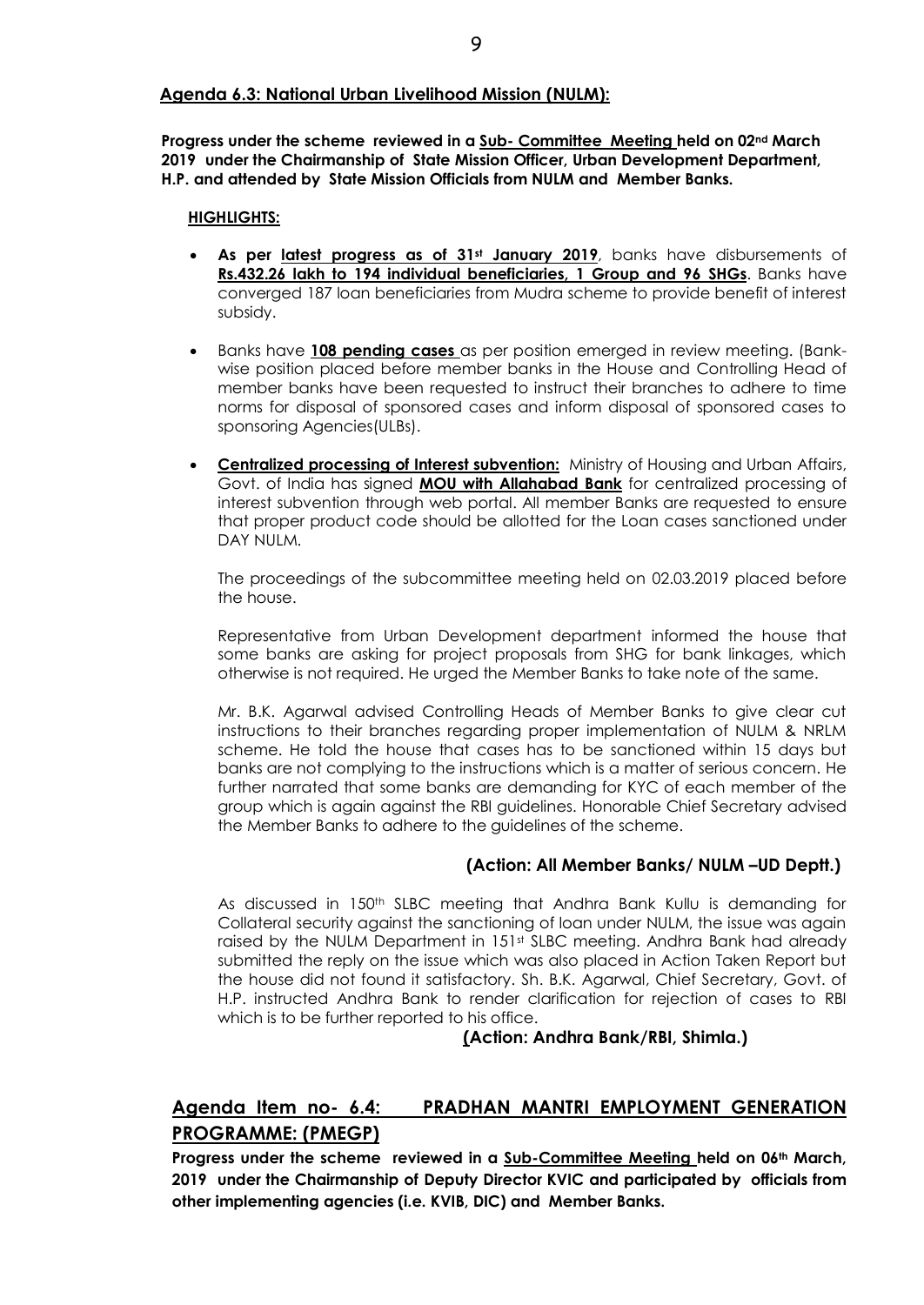- Progress up to period ended **31st December 2018**, banks have disbursements of **Rs.2711.41 lakh to 1085 entrepreneurs**.
- Banks have total **1366 sponsored proposals pending** for disposal as position emerged in the review meeting of subcommittee held on 06<sup>th</sup> March, 2019. Member banks are requested to update the status of proposals On-line in the PMEGP Portal on regular basis.
- **Interest subvention under PMEGP** is being granted to eligible entrepreneurs. All member banks are requested to instruct their Bank branches to submit claim for interest subsidy to implementing agencies as per procedure.

Industries department, H.P. discussed that already financed units may be given second dose of finance and concerned banks have been directed to update the status of existing loan accounts in the PMEGP portal.

Representative from KVIB apprised the house that subsidy claim is still pending for 25 cases that were sanctioned during last year. He requested the concerned banks to immediately claim the subsidy for the pending cases. He further told the house that some banks are charging interest on overall sanction amount whereas it should be charged on the remaining amount other than the subsidy amount. He urged the bankers to provide the list of cases which are going to be closed or adjusted to KVIC well within the time frame, so that subsidy can be released accordingly.

Member Banks submitted that adjustment letters for releasing interest subsidy be submitted well in time by the agency.

# **(Action: All Member Banks/ KVIC/SLBC Convenor)**

# **Dairy Entrepreneurship Development Scheme (DEDS):**

Progress under the DEDs scheme placed before the House. Banks have sanctioned **421 proposals involving amount of Rs. 1149.83 lakhs** till quarter ended December 2018.

The budget of Rs. 2.57 Crores subsidy under the Scheme has been exhausted and if additional subsidy is required by Banks, they can approach NABARD. CGM, NABARD impressed on Banks to lodge their subsidy claims under the scheme 'Online" on the portal within the fixed time schedule and Banks should note that on subsidy claims lodged 'Off-line' will not be entertained by NABARD.

#### **(Action: All Member Banks in Himachal Pradesh)**

# **Pradhan Mantri Awas Yojana (Urban) ;**

Pradhan Mantri Awas Yojana (PMAY) – Housing for all (Urban) has been launched on all India basis w.e.f. 17.06.2016 and is operational in all the statutory towns and planning areas as notified with respect to the statutory town and planning and which surround the concerned municipal area.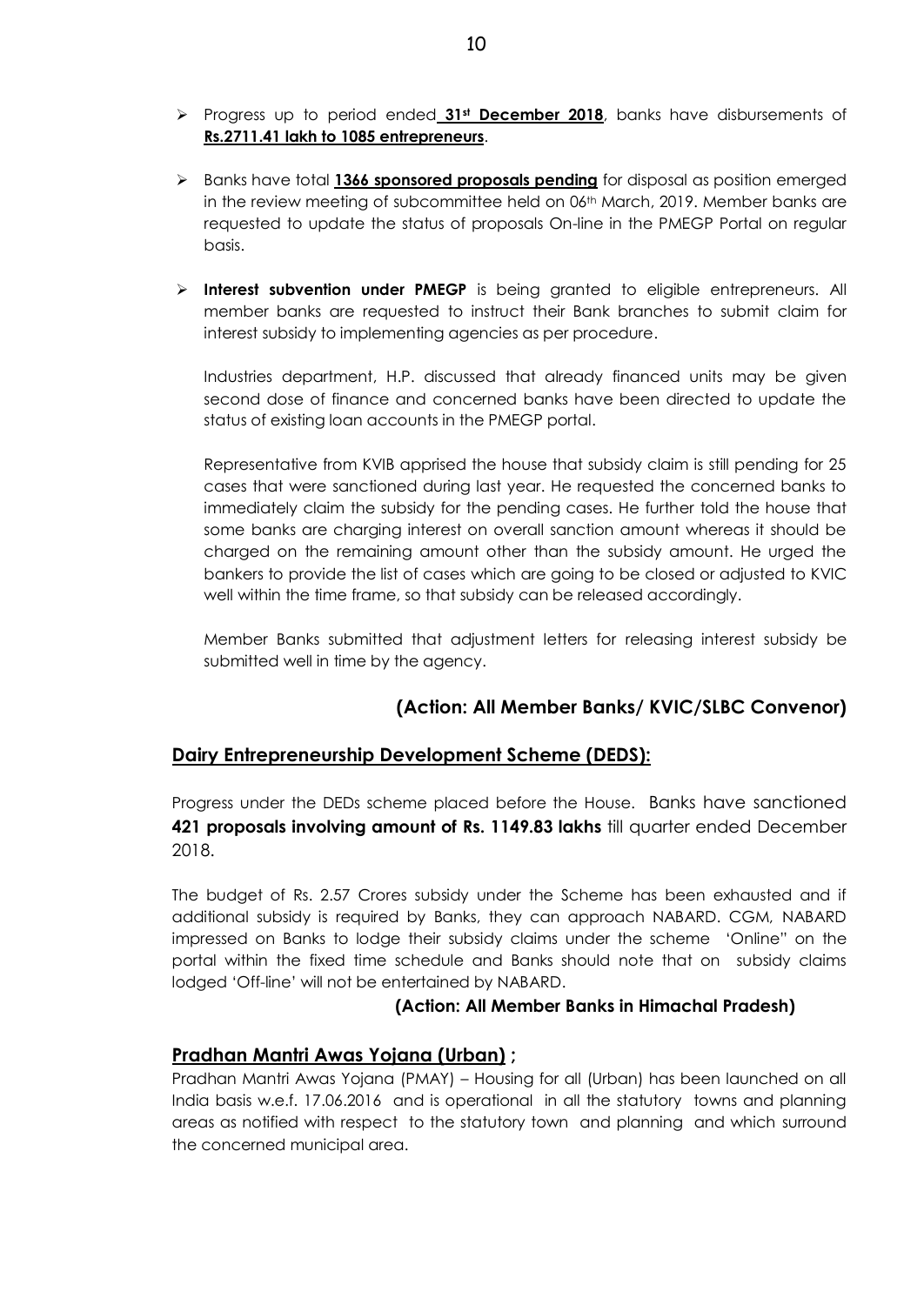- Credit linked subsidy component is being implemented as a Central Sector Scheme. Credit linked subsidy will be provided on home loans taken by eligible urban poor (EWS/LIG) for acquisition, construction of house.
- $\triangleright$  Banks have sanctioned 31 proposals amounting to Rs. 195.38 lakhs during the period up to quarter ended December, 2018. Only six banks namely Allahabad Bank, Canara Bank, Punjab National Bank, UCO Bank, HP State Cooperative Bank and H P Gramin bank have reported sanction during the period ended December 2018. Controlling Head of member banks are requested to monitor the progress under the scheme closely.

## **(Action: All Member Banks in HP)**

# **Mukhya Mantri Swavalamban Yojana (MMSY)- Credit linked Subsidy Scheme launched by State Government:**

Mukhya Mantri Swavalamban Yojana 2018 is being implemented by the Industries Department in the entire State from May 2018 onwards. The main objective of this scheme is to provide self employment to the youth of Himachal Pradesh between the age of 18 to 45.

The eligible entrepreneurs will be financed by Banks in the State and proposals are being sponsored by the District Industries Centers to Banks in each district for credit linkages. Controlling Head of Member banks are requested to ensure smooth implementation of Scheme in the State. The progress will be reviewed in DLCC / SLBC as regular agenda**.** The House was informed that Director, Industries held a meeting with Bankers on 29.08.2018 at UCO Bank, Zonal Office Shimla, SLBC Convener. In the said meeting, it was observed that scheme needs to be sensitized at the grass root level.

Mukhya Mantri Swavlamban Yojana and Mukhya Mantri Yuva Ajeevika Yojana has been merged with effect from 23rd February, 2019. As on 31st January 2019, 1048 number of applications are lying pending with the banks for sanction and disbursal.

Additional Chief Secretary Industries told the house that out of total budget allocated for the scheme for FY 2018-19, only 4% has been exhausted up till now. He further said that pendencies are piling up at rapid pace therefore cases need to be disposed off in an expedite manner. He urged the Member Banks to expedite finance of proposals submitted to their Bank branches and take steps to circulate the scheme details and guidelines to their respective bank branches in the State.

Mr. Agarwal, Chief Secretary, Govt. of H.P., said Mukhya mantra Swavlambhan Yojana is a flagship program of State government which emphasis on promoting self employment opportunities among youth of the State. He advised the Member Banks to implement the scheme in a proactive and serious manner. He said that CIBIL score of family members of borrower should not be considered as a reason for rejection of proposal under the scheme. Chief Secretary further advised that newly merged scheme should be circulated to Member Banks through the RBI. Mr. Agarwal urged Member banks to sanction all the eligible cases under the scheme in a expedite manner.

Member Banks submitted that branch-wise pendency list should be provided so that effective monitoring can be done.

#### **(Action: All Member Banks in HP/ Industries Deptt.)**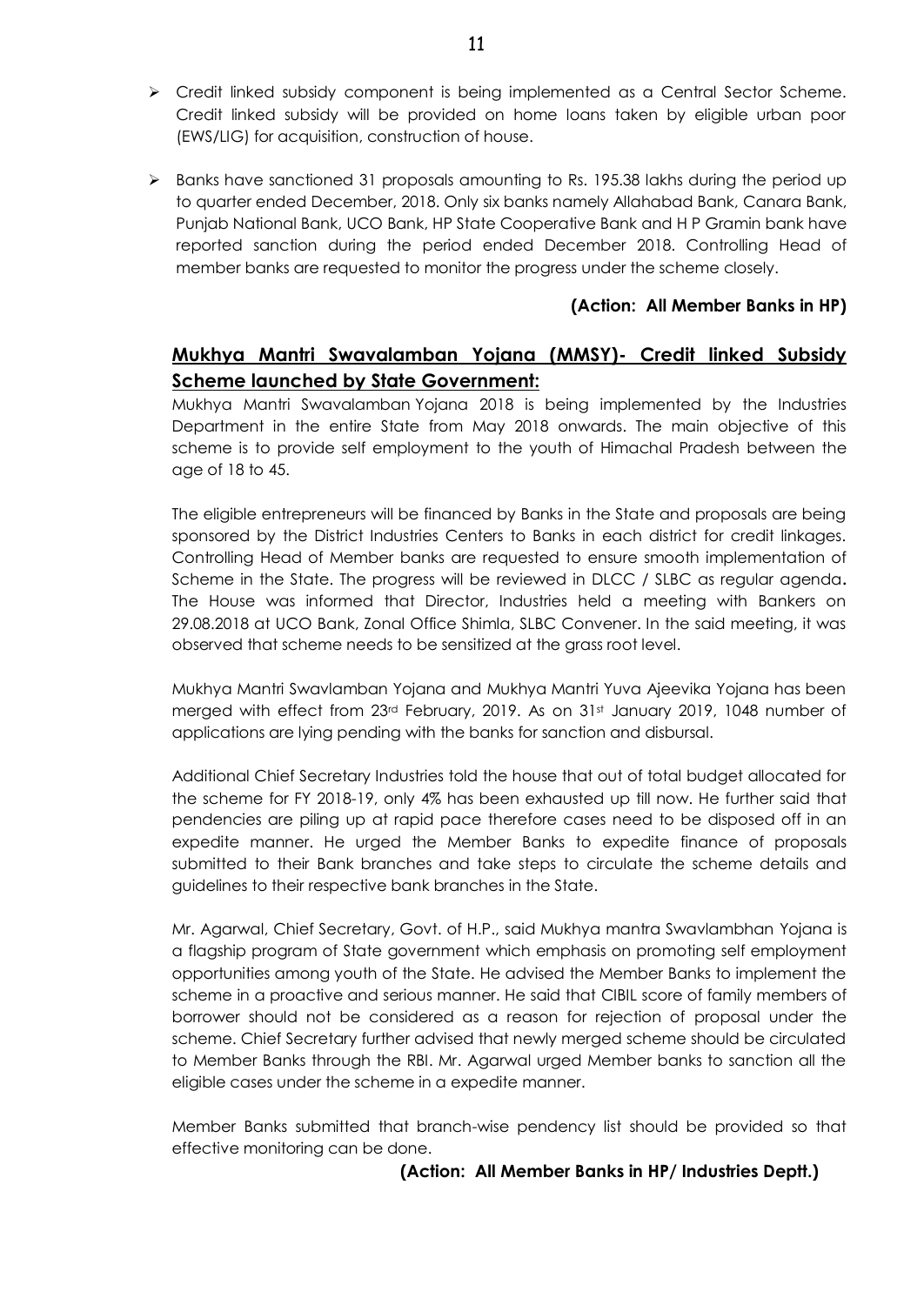# **AGENDA ITEM NO.8**

# **AGENDA No-8: Review of Progress under Non-Sponsored Programmes in Himachal Pradesh -Quarter ended December, 2018**

### **Agenda item No-8.3:**

Mr. Ranbir Singh, CGM, NABARD advised the member banks to frame guidelines for financing FPOs. All the stake holders are requested to adopt the coordinated approach for attaining the objective.

#### **(Action: All Member Banks in HP)**

## **Agenda item No-8.5: Revamping of SLBC Website**

To fulfill the long outstanding demand for development of a website for collection of accurate data in conformity with Lead Bank Scheme and RBI directions, a new website has been developed with the name [www.hp.slbcindia.com](http://www.hp.slbcindia.com/) which was launched in the SLBC review meeting. Banks will log in for the first time with password as "slbc123".

Member Banks are requested to upload data for December, 2018 Quarter for record creation and to ascertain the accuracy of data. Also, member banks should note that the data for March quarter shall be accepted only through the website. Also, suggestions are welcomed from Member Banks for betterment of the Website.

#### **(Action: All Member Banks in HP)**

# **THE REGULAR AGENDA FOR THE MEETING CONCLUDED WITH PERMISSION OF CHAIR**.

The meeting concluded with vote of thanks extended by Sh. R.C. Dadhwal, Chief Manager, UCO Bank expressing heartiest thanks to all the dignitaries and other participants for sparing their valuable time and for their proactive participation. He assured the August House that all action points emerged in the meeting will be implemented effectively in a time bound manner.

----------------------------------oxo-------------------------------

ANNEXURE-I

# **151st STATE LEVEL BANKERS COMMITTEE MEETING OF HIMACHAL PRADESH HELD ON 13TH March, 2019 AT REGENCY HALL, HOTEL HOLIDAY HOME SHIMLA.**

# **List of Participants**

- **I. Chairman** : **Sh. B.K. Agarwal, IAS**  Chief Secretary Govt. of Himachal Pradesh
- **II. Co- Chairman : Sh. A.K. Goel**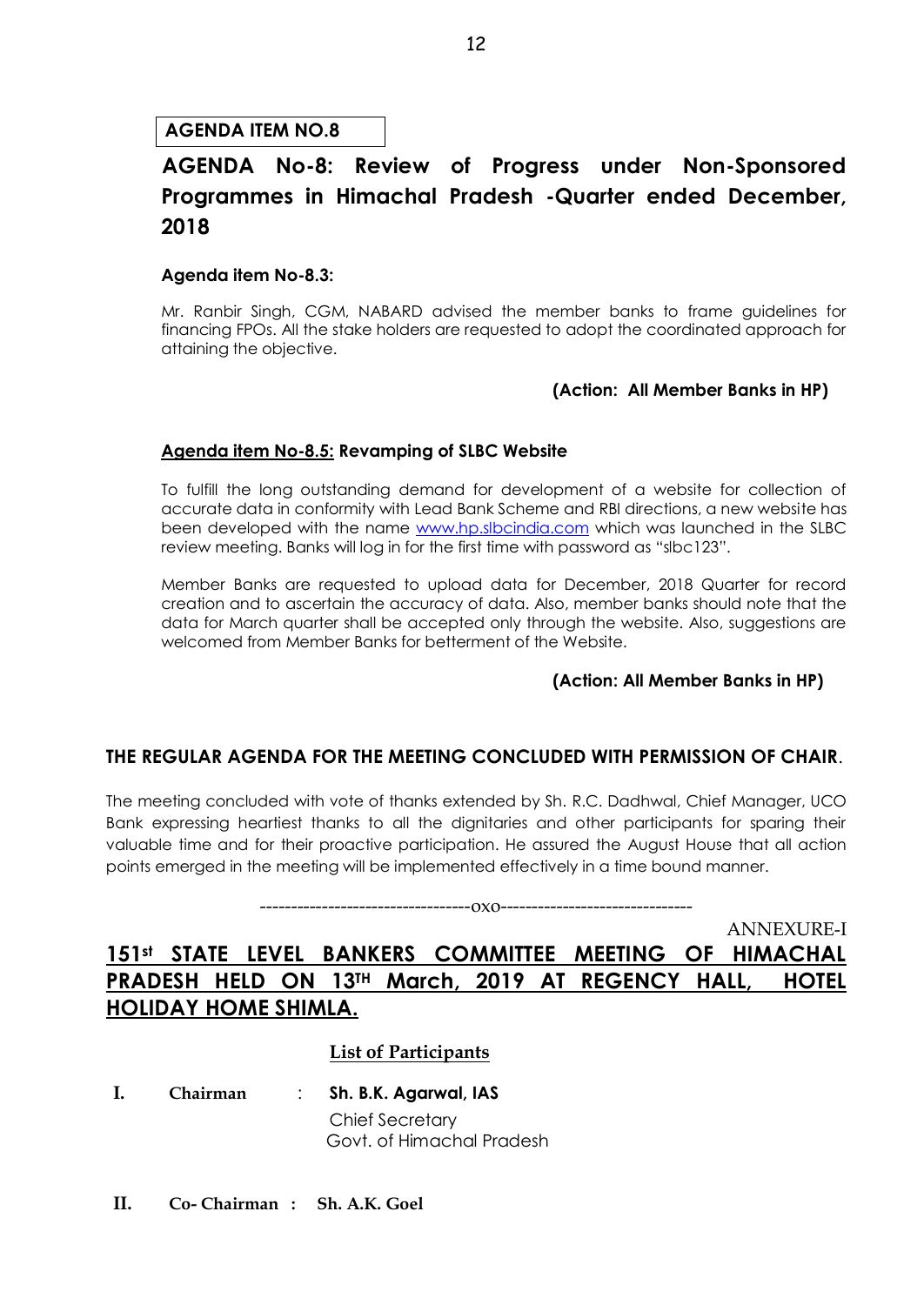Managing Director & CEO UCO Bank

**III. Sh. Anil Kumar Khachi** Additional Chief Secretary (Finance) Govt. of Himachal Pradesh

**Convenor SLBC** : **Sh. J.N. Kashyap** Deputy General Manager & Convenor UCO Bank

# **IV. Government of Himachal Pradesh & Related Agencies:**

|                | SARVASHRI:             |                                                 |
|----------------|------------------------|-------------------------------------------------|
| 1              | Manoj Kumar            | Addl. Chief Secretary (Industries)              |
| $\overline{2}$ | R.N. Batta             | Secretary, Rural Development                    |
| 3              | H.R. Sharma            | Director, Industries                            |
| $\overline{4}$ | D.D. Sharma            | <b>Special Secretary (Finance)</b>              |
| 5              | Rakesh Kanwar          | Director, Rural Dev. Department                 |
| 6              | Des Raj Sharma         | Director, Agriculture Department                |
| 7              | K.C. Gaur              | Joint Director, Urban Dev. Department           |
| 8              | Beena Gupta            | Under Secretary, Agriculture Department         |
| 9              | Dev Raj Jain           | Asst. Director, KVIC                            |
| 10             | Ramesh Chand Gangotra  | Joint Director, Food & Civil Supplies           |
| 11             | Harjot Kaur            | Joint General Manager, HUDCO                    |
| 12             | Vijay Kumar            | Regional Manager, NHB                           |
| 13             | Harish Bhati           | State Resource Person, UIDAI                    |
| 14             | Manohar Lal Sharma     | State Director, RSETI                           |
| 15             | Dr. R.L. Sandal        | Joint Director,                                 |
| 16             | Vidya Sagar Sharma     | Deputy Director, Horticulture Department        |
| 17             | Harinder Kumar         |                                                 |
| $18\,$         | Suresh Kumar Rangra    | Additional Registrar, Department of cooperation |
| 19             | Latika Sehajpal        | Deputy CEO, SRLM                                |
| 20             | Ankit Puri             | Statistical Assistant, Agriculture Department   |
| 21             | Deepak Bhardwaj        | Additional Director, Treasury ACs & Lotteries   |
| 22             | Dr. Onkar Singh Thakur | Dy. Director, Directorate of Women & Child Dev. |
| 23             | Pratap Singh Negi      | Dy. Director, Welfare Department                |
| 24             | Surinder Kumar         | Dy. Secy., Law Deptt.                           |
| 25             | Bragesh Bahadur        | SMM FI & MF, Directorate of Urban Development   |
| 26             | Dila Ram Azad          | Supdt. Grade II, Land Records Department        |
| 27             | Rajan Sharma           | S.E., Directorate of Energy                     |
| 28             | Jitender Kumar         | Consultant, DIT                                 |
| 29             | Sanjeev Justa          | Nodal Officer, HPKVIB, Shimla                   |

#### **IV RESERVE BANK OF INDIA, NABARD, NHB, SIDBI, PFRDA, UIDAI, DoP, DoT**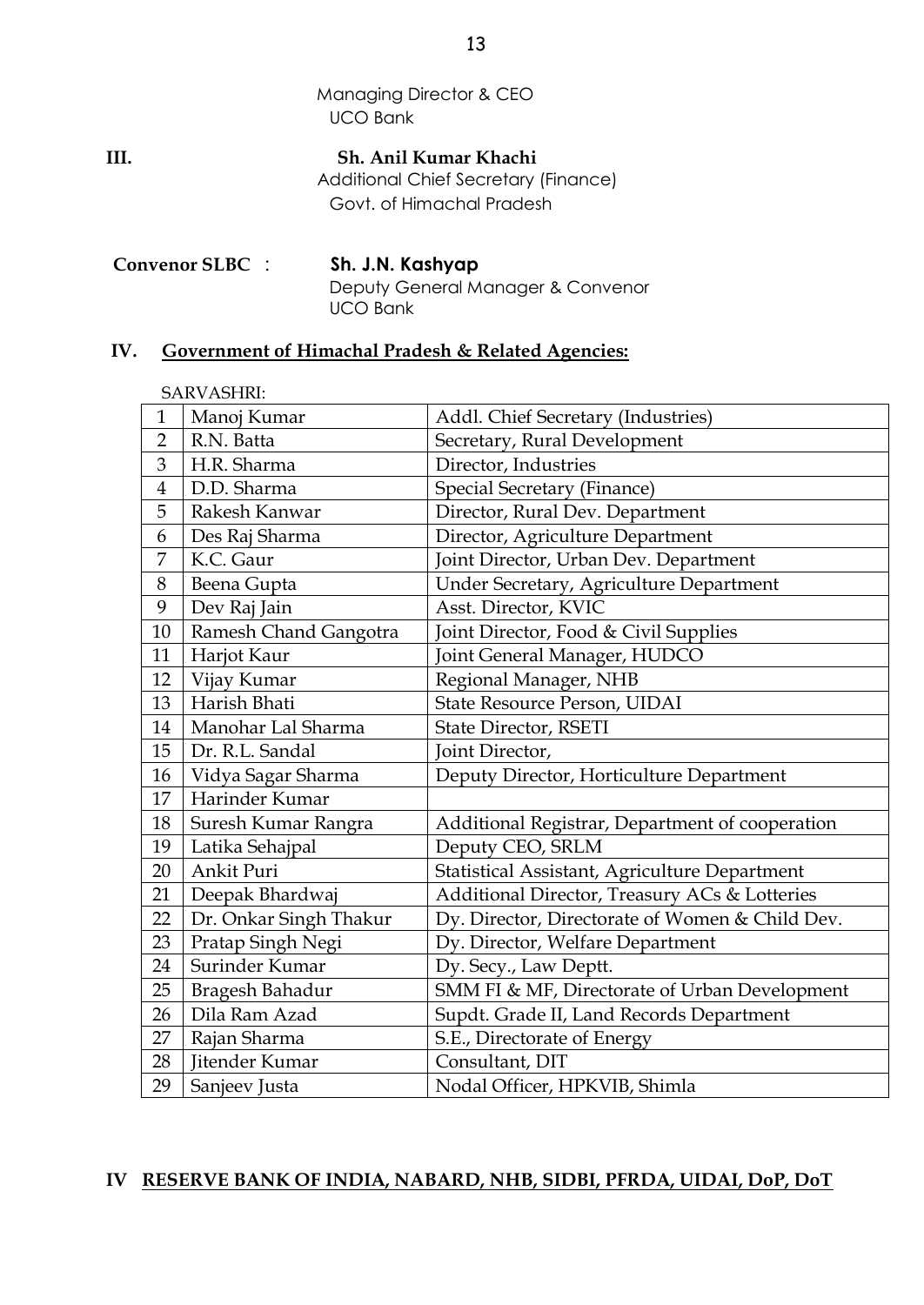SARVASHRI:

|   | K.C. Anand     | General Manager (In-Charge), RBI |
|---|----------------|----------------------------------|
|   | Ranbir Singh   | CGM, NABARD                      |
|   | Ramesh Chand   | General Manager, RBI, Shimla     |
|   | Ravindra Kumar | General Manager, NABARD          |
| ს | Manohar Lal    | DGM, NABARD                      |

# **V): COMMERCIAL BANKS:**

**SARVASHRI** 

| $\mathbf{1}$   | K.K. Verma            | DZM, PNB                                     |
|----------------|-----------------------|----------------------------------------------|
| $\overline{2}$ | K.S. Negi             | Regional Head, Canara Bank                   |
| 3              | Vinish Chawla         | Circle Head, OBC                             |
| $\overline{4}$ | Suresh K. Narang      | Regional Manager, Syndicate Bank             |
| 5              | Rajendra S. Bose      | Zonal Manager, Bank of Maharashtra           |
| 6              | Harish Katoch         | AGM, SBI ZO Shimla.                          |
| 7              | Sammita Sachdev       | AGM, Bank of Baroda                          |
| 8              | C.S. Chugh            | AGM, Central Bank of India                   |
| 9              | Manoj Singh           | AGM, Punjab and Sind Bank                    |
| 10             | <b>Anand Pandey</b>   | AGM, IDBI Bank                               |
| 11             | Ved Prakash Sharma    | AGM, Corporation Bank                        |
| 12             | S.S. Gautam           | CM, Allahabad Bank                           |
| 13             | H.L.Chopra            | CM, SBI                                      |
| 14             | Rakesh Kumar          | CM, PNB                                      |
| 15             | Vizender Singh        | CM, IOB                                      |
| 16             | H.R. Sharma           | CM, BOB                                      |
| 17             | Krishan Lal Kalra     | CM, BOI                                      |
| 19             | Mukesh Negi           | CM, OBC                                      |
| 20             | Praveen               | Manager, CBI                                 |
| 21             | Rahul Garg            | Manager, Dena Bank                           |
| 22             | <b>Bhavneesh Kaul</b> | Manager, United Bank of India                |
| 23             | Amit Shah             | Manager, PNB                                 |
| 24             | <b>Bhagwat Prasad</b> | Manager, Syndicate Bank                      |
| 25             | Vijay Kumar           | Manager, Andhra Bank                         |
| 26             | Puneet Kapahtia       | Branch Manager, Bank of Maharashtra          |
| 27             | Gagan Rawat           | DCO, Vijaya Bank                             |
| 28             | Ajay Kumar            | Astt. Manager, Union Bank of India           |
| 29             | P.K. Sharma           | Assistant General Manager (In-Charge), SLBC  |
| 30             | Ramesh Chand Dadhwal  | Chief Manager, SLBC                          |
| 31             | N.S.Rana              | Sr. Manager, Security UCO Bank               |
| 32             | Dixit Monga           | Sr. Manager, IT Deptt, UCO Bank Zonal Office |
| 33             | Lek Raj Bhatia        | Sr. Manager, Priority sector.                |
| 34             | Peeyush Rathore       | Manager, SLBC                                |
| 35             | Kritika Joshi         | Manager, SLBC                                |

**VI): LEAD DISTRICT MANAGERS: SARVASHRI**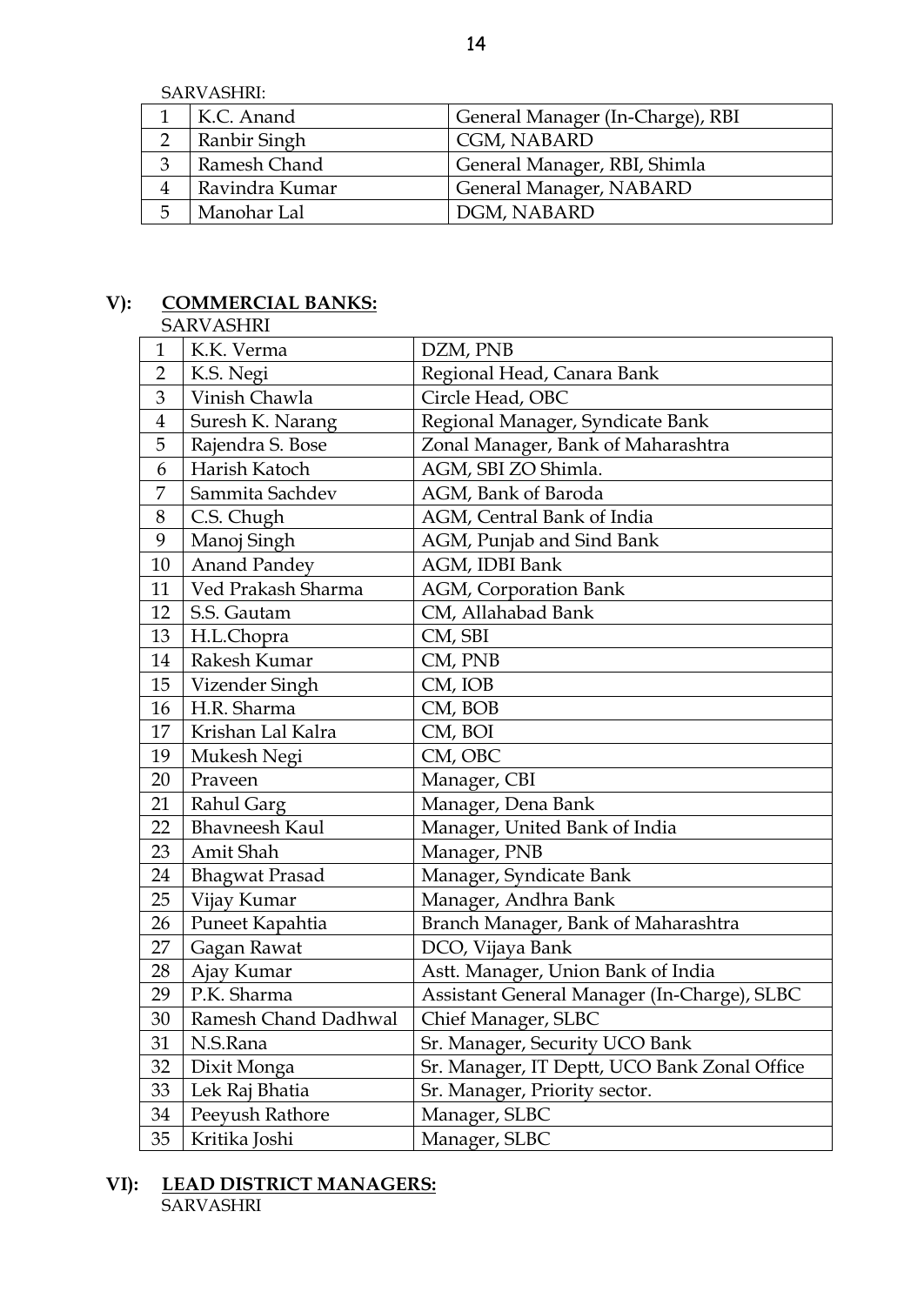| ×<br>۰, |  |  |
|---------|--|--|
|         |  |  |

| 1              | K.K.Jaswal       | LDM-Bilaspur |
|----------------|------------------|--------------|
| 2              | O.P Kapoor       | LDM Chamba   |
| 3              | G.C.Bhatti       | LDM-Hamirpur |
| $\overline{4}$ | Harvinder Singh  | LDM-Kangra   |
| 5              | Daulat Ram Meena | LDM-Kinnour  |
| 6              | Rakesh Goyal     | LDM-Kullu    |
| 7              | Aanchal Chauhan  | LDM-Shimla   |
| 8              | S.K.Sinha        | LDM-Mandi    |
| 9              | J.P. Sharma      | LDM-Sirmour  |
| 10             | J.P.Negi         | LDM-Solan    |
| 11             | T.P.Singh        | LDM-Una      |

# **VII): COOPERATIVE & REGIONAL RURAL BANKS:**

#### SARVASHRI

|   | Ramanath Mishra         | General Manager, HPGB   |  |
|---|-------------------------|-------------------------|--|
| 2 | Tashi Sandup            | Managing Director, JCCB |  |
| 3 | Ashok Puri              | General Manager, KCCB   |  |
| 4 | Vinod Verma             | DGM, HPSCB              |  |
| 5 | Jyotika Khimta          | <b>AGM, HPSCB</b>       |  |
| 6 | Ravinder Singh Jhingta  | ALO, KCCB Bank          |  |
| 7 | <b>Balak Ram Dhirta</b> | Senior Manager, HPARDB  |  |
| 8 | V.K. Negi               | Astt Manager, HPARDB    |  |

# **VIII): PRIVATE BANKS:**

#### SARVASHRI

| 1              | Dhruv Bragta       | Vice President, HDFC            |  |
|----------------|--------------------|---------------------------------|--|
| $\overline{2}$ | Ranbir Yadav       | Zonal Manager, ICICI Bank       |  |
| 3              | Rikansh Verma      | Deputy Manager, Bandhan Bank    |  |
| $\overline{4}$ | Nitin Sood         | Astt. Vice President, Axis Bank |  |
| 5              | Vikas Rattanpal    | Astt. Vice President, Yes Bank  |  |
| 6              | Ritesh Dogra       | CBM, Indusind Bank Ltd          |  |
| 7              | Deepak Sharma      | Sr. Executive, J&K Bank Ltd     |  |
| 8              | Hemant Kumar Sethi | Manager, South Indian Bank      |  |

# **IX): INSURANCE COMPANIES:**

# SARVASHRI

| Jeet Ram Negi               | Sr. Divisional Manager, Oriental Insurance |
|-----------------------------|--------------------------------------------|
| $2$ S.D. Sharma             | ADM, LIC of India                          |
| 3 Atul Gupta                | Branch Manager, LIC of India               |
| 4   Pawan Rana              | Assistant Manager, AIC of India            |
| <sup>I</sup> Supriya Dhauta | Project Executive, SBI GIC                 |